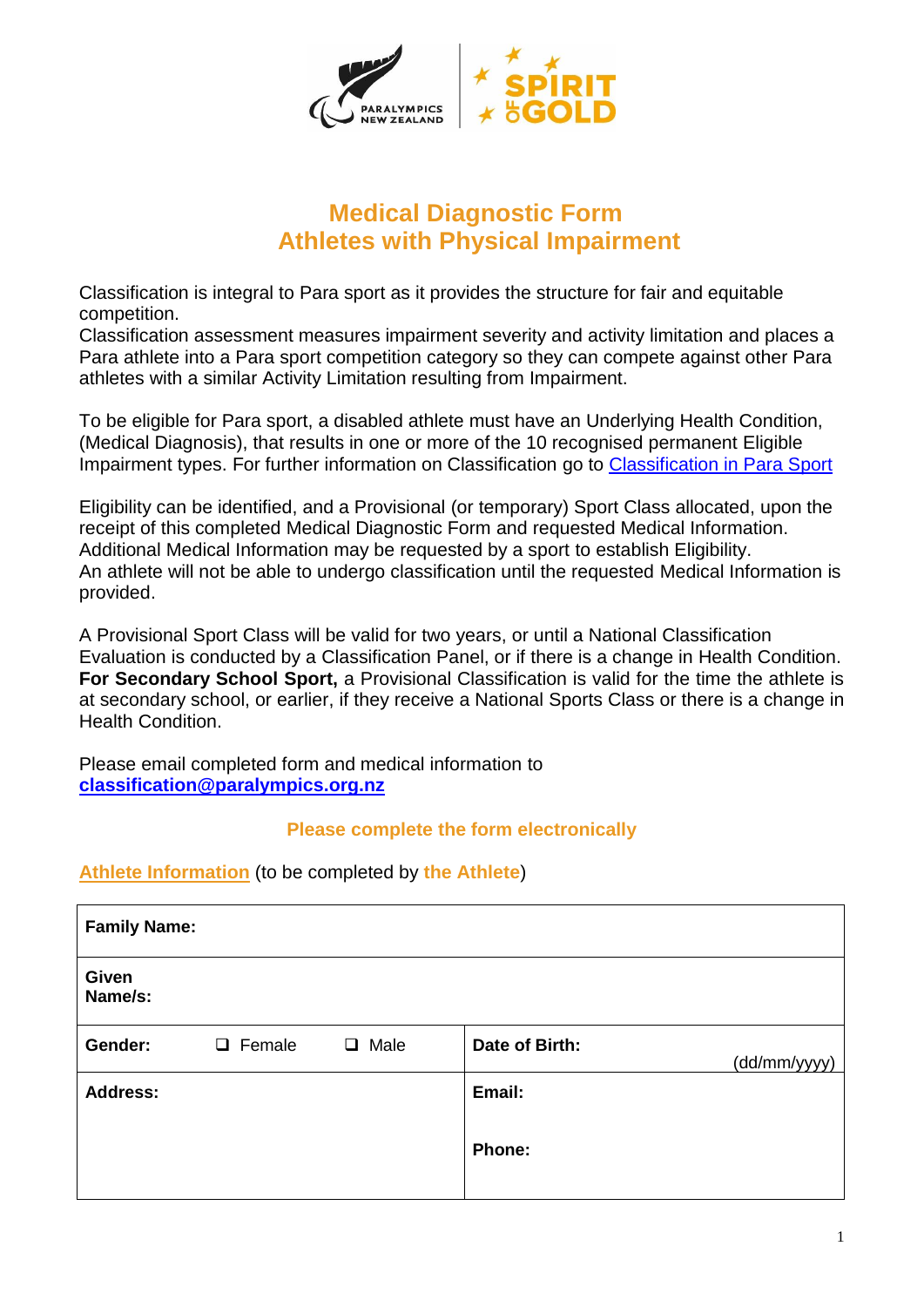## **Medical Information (**to be completed by a **registered Medical Doctor**)

| Athlete's<br><b>Health Condition</b><br>(Medical Diagnosis):                                                                                                                                                                                                                                                                                                                                                                  |                                                                                                                                |  |  |  |  |  |
|-------------------------------------------------------------------------------------------------------------------------------------------------------------------------------------------------------------------------------------------------------------------------------------------------------------------------------------------------------------------------------------------------------------------------------|--------------------------------------------------------------------------------------------------------------------------------|--|--|--|--|--|
| <b>Description of body</b><br>part/s affected and<br>limitations to<br>activity:                                                                                                                                                                                                                                                                                                                                              |                                                                                                                                |  |  |  |  |  |
| Primary Impairment/s arising from the Health Condition (Medical Diagnosis):                                                                                                                                                                                                                                                                                                                                                   |                                                                                                                                |  |  |  |  |  |
| $\Box$ Impaired muscle power<br>$\Box$ Impaired passive range of<br>motion<br>□ Limb deficiency/loss                                                                                                                                                                                                                                                                                                                          | $\Box$ Ataxia<br>$\Box$ Leg length difference<br>$\Box$ Athetosis<br>$\Box$ Short stature (height:<br>cm)<br>$\Box$ Hypertonia |  |  |  |  |  |
| <b>Health condition is:</b>                                                                                                                                                                                                                                                                                                                                                                                                   |                                                                                                                                |  |  |  |  |  |
|                                                                                                                                                                                                                                                                                                                                                                                                                               | $\Box$ Permanent<br>$\Box$ Stable<br>$\Box$ Progressive<br>$\Box$ Fluctuating                                                  |  |  |  |  |  |
| <b>Health condition is:</b>                                                                                                                                                                                                                                                                                                                                                                                                   |                                                                                                                                |  |  |  |  |  |
|                                                                                                                                                                                                                                                                                                                                                                                                                               | $\Box$ Acquired<br>$\Box$ Congenital (birth)<br>Year of onset:                                                                 |  |  |  |  |  |
| <b>Diagnostic Evidence to be attached:</b>                                                                                                                                                                                                                                                                                                                                                                                    |                                                                                                                                |  |  |  |  |  |
| Evidence to support the above Health Condition <b>MUST</b> be attached for <b>ALL</b> athletes:                                                                                                                                                                                                                                                                                                                               |                                                                                                                                |  |  |  |  |  |
| $\Box$ Medical Diagnostic Report and Physical Examination Results (for example: ASIA scale for<br>Athletes with Spinal Cord Injury; Manual Muscle Power Test Score for Athletes with impaired<br>muscle power; Range of Movement Score for Athletes with impaired range of movement;<br>Ashworth Scale for Athletes with a neurological impairment; X-rays for Athletes with dysmelia;<br>photo for Athletes with amputation) |                                                                                                                                |  |  |  |  |  |
|                                                                                                                                                                                                                                                                                                                                                                                                                               | $\Box$ Report(s) from additional diagnostic testing, where appropriate (for example, EMG, MRI, CT,                             |  |  |  |  |  |
| <b>Treatment History:</b>                                                                                                                                                                                                                                                                                                                                                                                                     |                                                                                                                                |  |  |  |  |  |
|                                                                                                                                                                                                                                                                                                                                                                                                                               |                                                                                                                                |  |  |  |  |  |
|                                                                                                                                                                                                                                                                                                                                                                                                                               |                                                                                                                                |  |  |  |  |  |
|                                                                                                                                                                                                                                                                                                                                                                                                                               |                                                                                                                                |  |  |  |  |  |
| Regular Medication - (List dosage and reason):                                                                                                                                                                                                                                                                                                                                                                                |                                                                                                                                |  |  |  |  |  |
|                                                                                                                                                                                                                                                                                                                                                                                                                               |                                                                                                                                |  |  |  |  |  |
|                                                                                                                                                                                                                                                                                                                                                                                                                               |                                                                                                                                |  |  |  |  |  |
|                                                                                                                                                                                                                                                                                                                                                                                                                               |                                                                                                                                |  |  |  |  |  |
|                                                                                                                                                                                                                                                                                                                                                                                                                               |                                                                                                                                |  |  |  |  |  |
|                                                                                                                                                                                                                                                                                                                                                                                                                               |                                                                                                                                |  |  |  |  |  |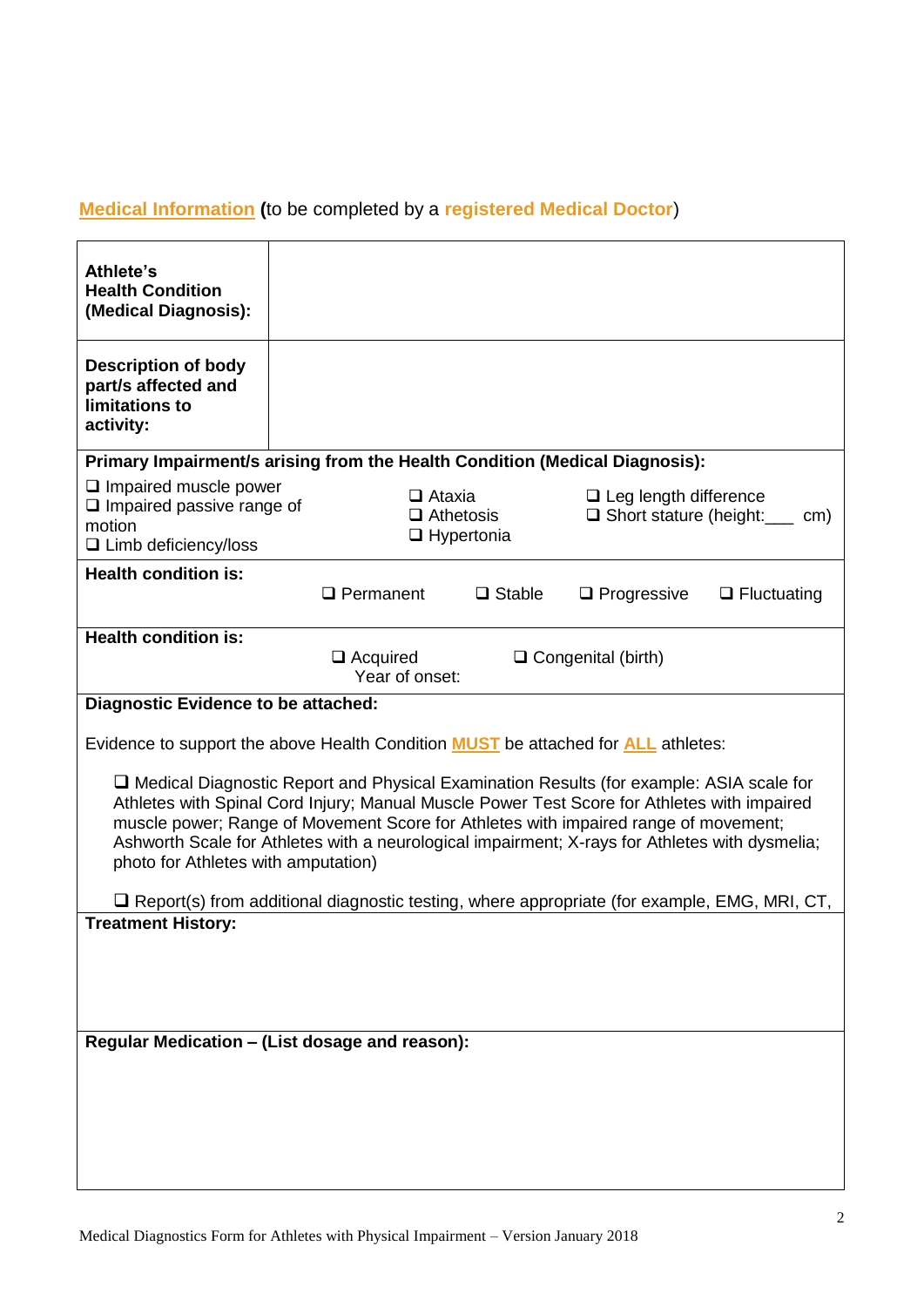| $\Box$ Vision impairment<br>$\Box$ Intellectual impairment<br>$\Box$ Hearing impairment<br>$\Box$ Psychological<br>diagnoses<br>Describe: | Presence of additional Health Conditions (Medical Diagnoses):<br>$\Box$ Impaired respiratory function<br>$\Box$ Impaired metabolic functions<br>$\Box$ Impaired cardiovascular<br>functions<br>$\Box$ Pain | $\Box$ Joint Hypermobility/ instability<br>$\Box$ Impaired muscle endurance<br>(e.g., Chronic fatigue)<br>□ Other: ____________________ |  |  |  |  |
|-------------------------------------------------------------------------------------------------------------------------------------------|------------------------------------------------------------------------------------------------------------------------------------------------------------------------------------------------------------|-----------------------------------------------------------------------------------------------------------------------------------------|--|--|--|--|
| <b>Medical Declaration</b> (to be completed by a registered Medical Doctor)                                                               |                                                                                                                                                                                                            |                                                                                                                                         |  |  |  |  |
| I confirm that the above information is accurate<br>Q                                                                                     |                                                                                                                                                                                                            |                                                                                                                                         |  |  |  |  |
| <b>Doctors Name:</b>                                                                                                                      |                                                                                                                                                                                                            |                                                                                                                                         |  |  |  |  |
| <b>Medical Specialty:</b>                                                                                                                 |                                                                                                                                                                                                            | <b>Registration Number:</b>                                                                                                             |  |  |  |  |
| <b>Address:</b>                                                                                                                           |                                                                                                                                                                                                            |                                                                                                                                         |  |  |  |  |
| City:                                                                                                                                     | <b>Country:</b>                                                                                                                                                                                            |                                                                                                                                         |  |  |  |  |
| Phone:                                                                                                                                    | Email:                                                                                                                                                                                                     |                                                                                                                                         |  |  |  |  |
| Signature:                                                                                                                                | Date:                                                                                                                                                                                                      |                                                                                                                                         |  |  |  |  |